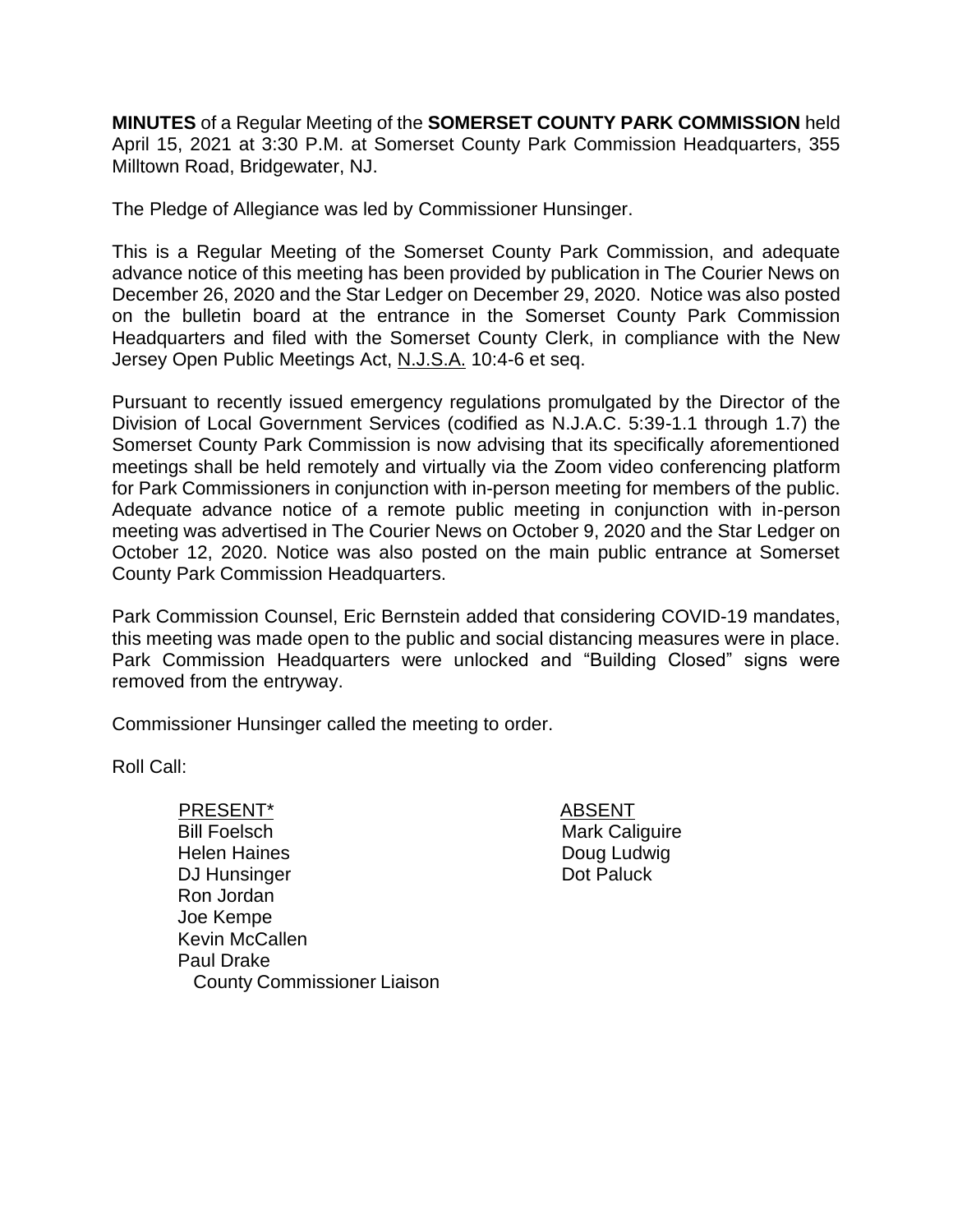Other staff members present were: Geoffrey Soriano, Secretary-Director Janine Erickson, Executive Assistant Pierce Frauenheim, Dep. Dir., Park Ops. Dina Fornataro-Healey, Mgr, Rec & Community Outreach

Bob Ransone, Dep. Dir., Golf Ops. Dina Trunzo, Admin, Leisure & Comm. Svc Donna Umgelter, Admin, HR

\*Participated via video conference. In light of the current COVID-19 mandates, Commissioners, Counsel, Public Relations, and Senior Management staff were asked to participate in this meeting remotely.

Also in attendance via video conference: Eric Bernstein, Legal Counsel.

# **PRESENTATION OF SERVICE AWARDS**

Commissioner Hunsinger noted the following Service Award recipients for the month of April:

Dustin Holaday and Logan Vestick each earned an award for five years of service. Christa Wood earned an award for 20 years of service.

The in-person presentation of service awards has been postponed at this time.

### **APPROVAL OF THE MINUTES**

Commissioner Hunsinger called for the approval of the minutes of the regular meeting held on March 18, 2021. Moved by Commissioner McCallen; seconded by Commissioner Foelsch. YEAS: Commissioners Foelsch, Haines, Hunsinger, Kempe, Jordan, and McCallen. NAYES: None. ABSENT: Commissioners Caliguire, Ludwig, and Paluck.

## **APPROVAL OF BILLS FOR PAYMENT**

The following resolutions were moved by Commissioner Foelsch; seconded by Commissioner Haines. YEAS: Commissioners Foelsch, Haines, Hunsinger, Jordan, Kempe, and McCallen. NAYES: None. ABSENT: Commissioners Caliguire, Ludwig, and Paluck.

### **Resolution R21-066 – Transfer of Temporary Budget Appropriations**

Resolution authorizes a transfer of temporary budget appropriations.

### **Resolution R21-067 – Payment of Claims**

Resolution authorizes payment of claims in the amount of \$1,666,440.93 comprised of Claims in the amount of \$850,041.24, Other Expenses in the amount of \$148,007.65, and Salaries and Wages in the amount of \$668,392.04 for the period of March 12, 2021 through April 9, 2021.

### **Resolution R21-068 – Refund of Recreation Fees**

Resolution authorizes refund of recreation fees.

### **Resolution R21-069 – Payment of Confirming Orders**

Resolution authorizes the payment of confirming orders totaling \$8,430.31.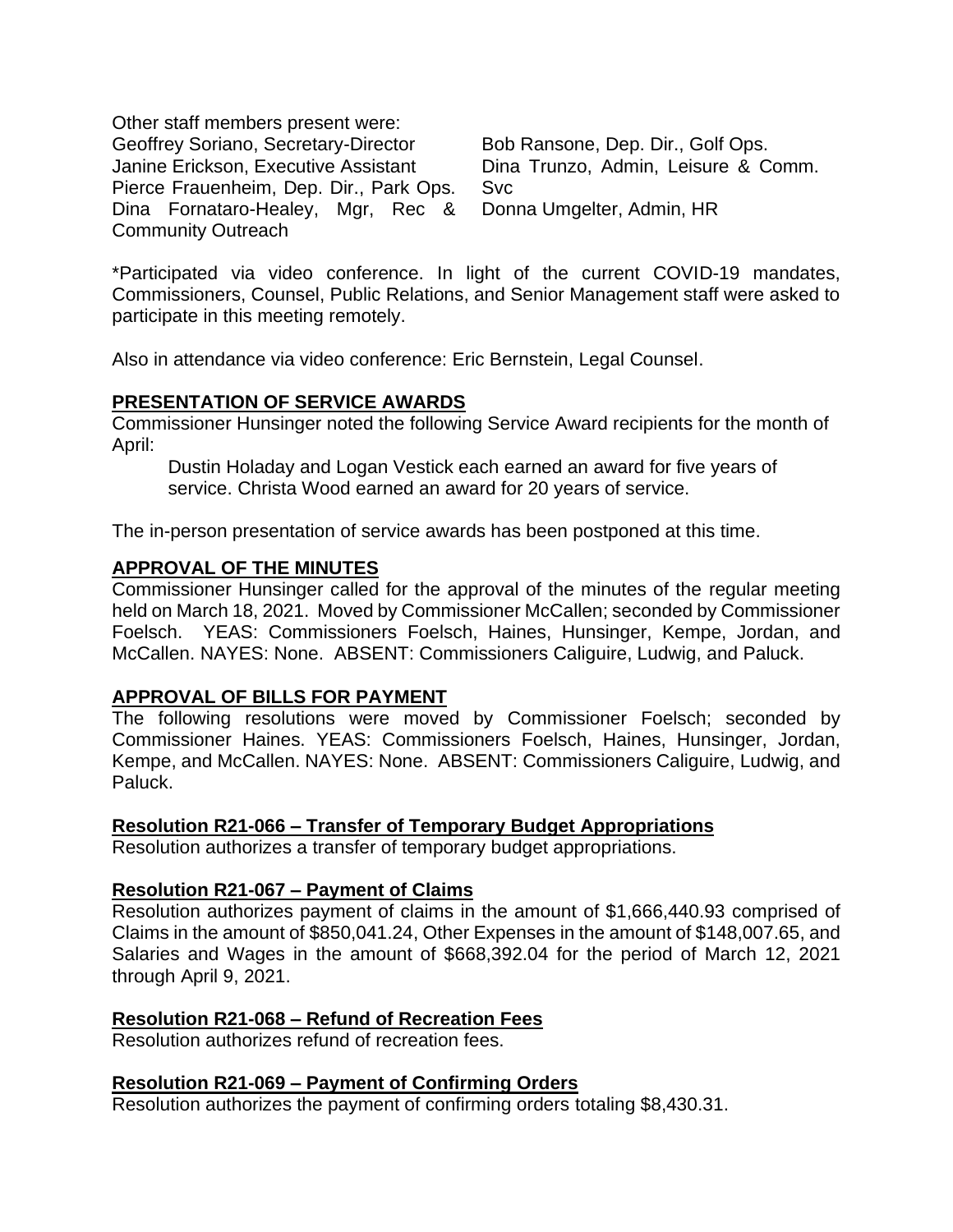## **Resolution R21-070 – Authorizing Additional Funding for Previously Awarded Contracts (Leisure Services)**

Resolution authorizes additional funds for previously awarded contracts.

## **Resolution R21-071 – Authorizing Additional Funding for Previously Awarded Contracts (Golf)**

Resolution authorizes additional funds for previously awarded contracts.

### **Resolution R21-072 – Authorizing Additional Funding for Previously Awarded Contracts (Administration)**

Resolution authorizes additional funds for previously awarded contracts.

## **Resolution R21-073 – Authorizing Additional Funding for Previously Awarded Contracts (Park Operations)**

Resolution authorizes additional funds for previously awarded contracts.

## **Resolution R21-074 – Authorizing Additional Funding for Previously Awarded Contracts (Pending)**

Resolution authorizes additional funds for previously awarded contracts.

### **Resolution R21-075 – Amending and Cancelling Certification of Funds for Previously Awarded Contracts**

Resolution cancels and amends certification of funds for previously awarded contracts.

# **DIRECTOR'S REPORT**

Director Soriano submitted a report for the month of April 2021.

# **CORRESPONDENCE**

1. Email received from Park Commission Planner, Tom Boccino discussing a meeting he had with Raritan Borough concerning improvements along Orlando Drive and near Nevius Street Bridge and seeking Park Commission support.

*A motion to send a letter of support to Raritan Borough from the Park Commission was made by Commissioner Haines, seconded by Commissioner Hunsinger. The motion was carried by voice vote.*

2. Email received from Bridgewater Raritan High School Sophomore, Erick Swider requesting the addition of a skate park at Duke Island Park.

*This request is being recommended to the Leisure Services Committee for review.*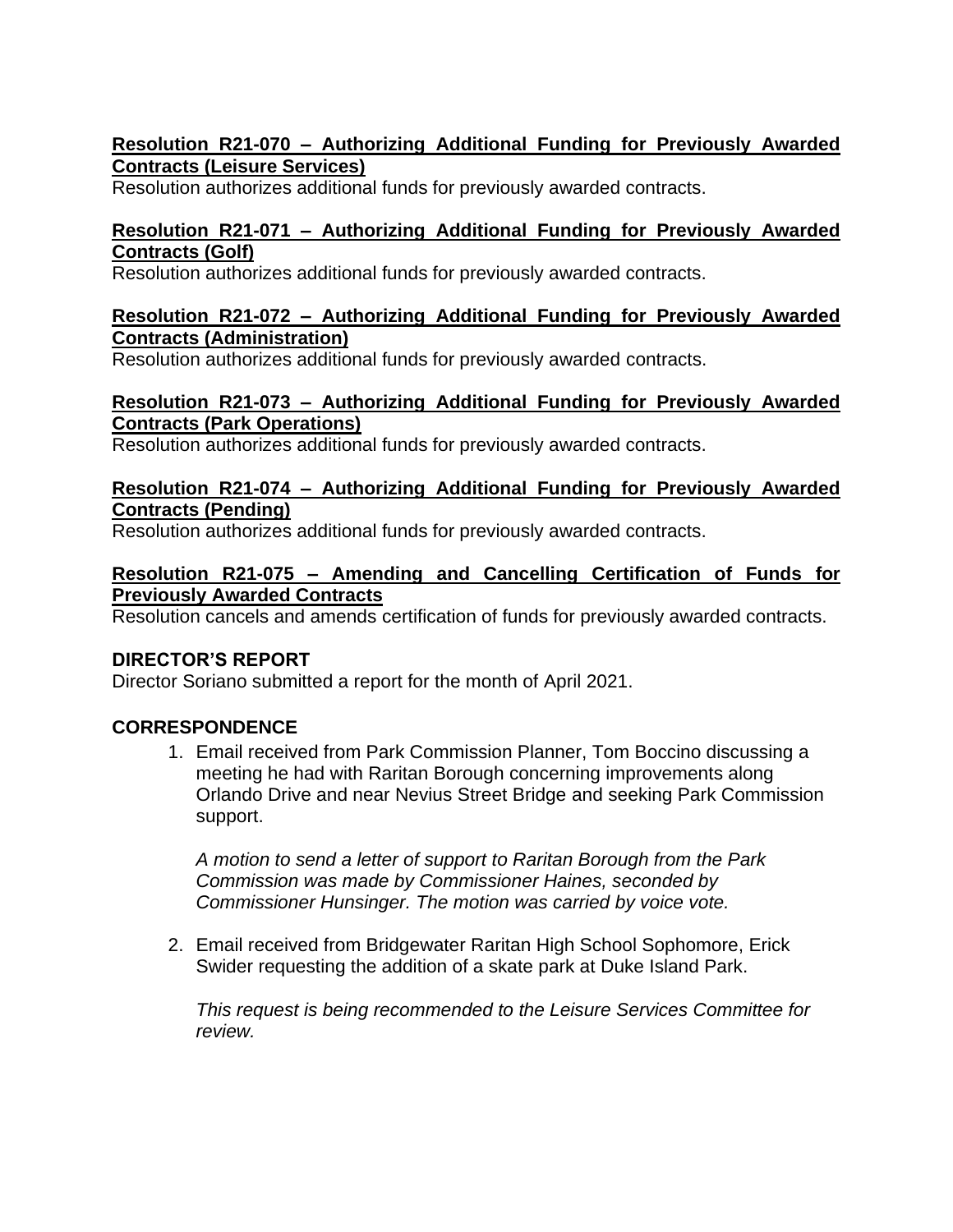- 3. Email received from Kathy Abuschinow, parent of Therapeutic Recreation participant, praising Gwen Leubner and Lisa Katzman for the great work they have been doing with virtual TR programming.
- 4. Feature article in NJSGA Golf Magazine recognizing best practices implemented at Neshanic Valley Golf Course.
- 5. Proclamation from Hillsborough Township declaring April as National Autism Month and recognizing the support that the Somerset County Therapeutic Recreation program offers to Hillsborough special needs community.
- 6. Email sent received this morning from Carolyn Gaziano, a participant at Lord Stirling Stable advocating for the re-opening of the Stable in the same manner it was used prior to the pandemic. Ms. Gaziano does not want non-equine programming to be considered.

# **CONSENT AGENDA**

### **RESOLUTIONS**

The following resolutions were moved by Commissioner Foelsch; seconded by Commissioner Haines. YEAS: Commissioners Foelsch, Haines, Hunsinger, Jordan, Kempe, and McCallen. NAYES: None. ABSENT: Commissioners Caliguire, Ludwig, and Paluck.

### **Resolution R21-076 – Approving Modifications to Facilities Use Policy**

Resolution modifies facilities use policy as it pertains to use of Park Commission golf courses by full-time, part-time, and seasonal staff.

### **Resolution R21-077 – Granting Permission to Norz Hill Farm and Market, LLC to Apply for a Permit to Kill Wild Deer on County-Owned Parkland**

Resolution grants permission to Norz Hill Farm and Market, LLC to seek a deer depredation permit on South Branch Reserve farm parcel.

#### **Resolution R21-078 – Approving the Friends of Boudinot-Southard-Ross License Agreement**

Resolution approves a five-year license agreement for the period of May 1, 2021 to April 30, 2026.

## **Resolution R21-079 – Approving License Agreement with Raritan Headwaters Association for Installation of Nesting Boxes to Study American Kestrels**

Resolution approves license agreement for the period of April 15, 2021 through December 31, 2021.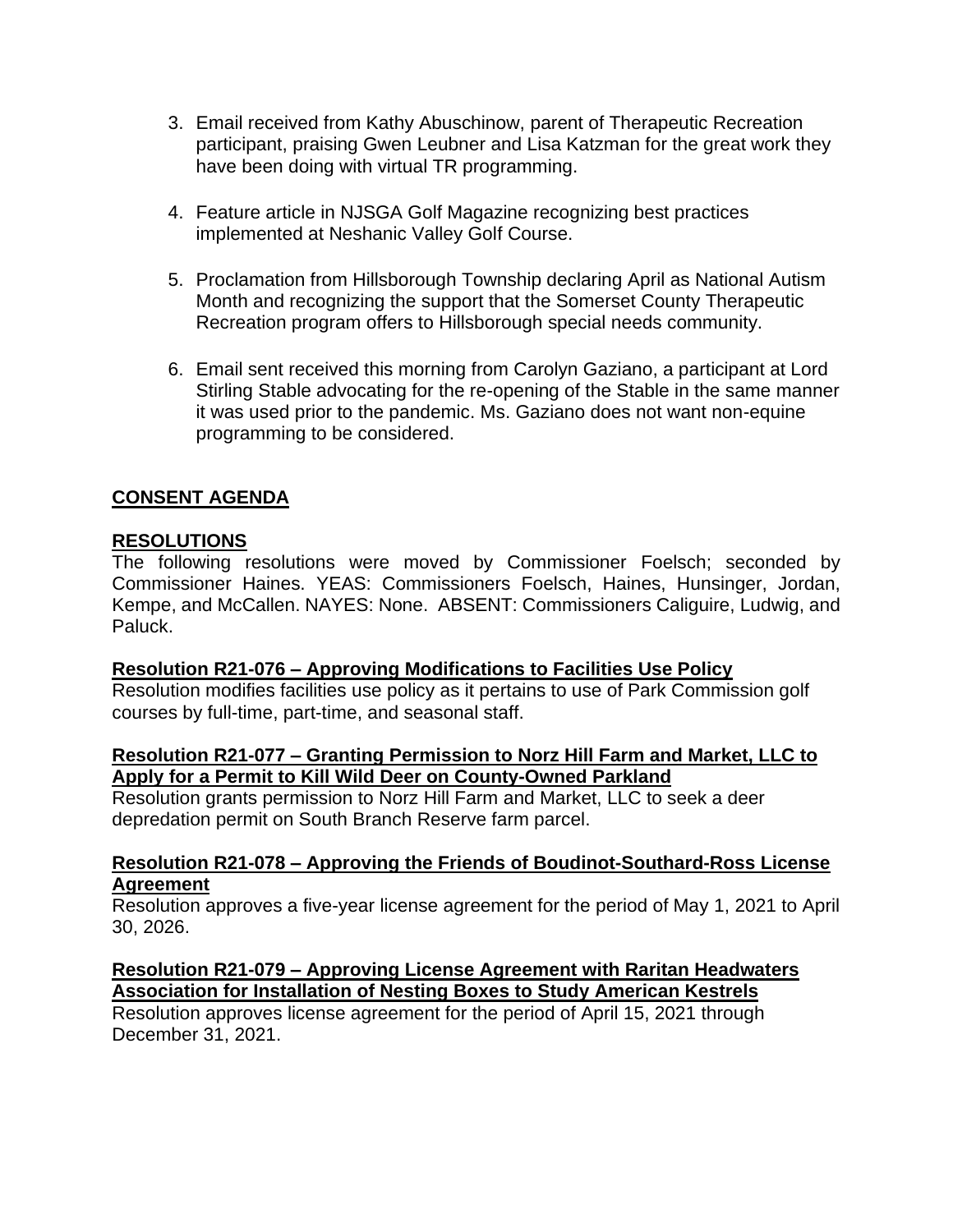## **Resolution R21-080 – Approving Somerset County Park Foundation License Agreement**

Resolution approves a five-year agreement for the period of May 1, 2021 to April 30, 2021.

### **Resolution R21-081 – Authorizing use of County Contract for Parts and Repairs, Club Car Golf and Turf Utility Vehicles**

Resolution authorizes purchases from Central Jersey Equipment LLC, Golf Cars Inc., and Finch Services with costs not to exceed \$3,000.00.

## **Resolution R21-082 – Authorizing use of State Contract for Purchase of Azure Ad Sync Services**

Resolution authorizes purchase from SHI with costs not to exceed \$6,850.00.

# **COMMITTEE REPORTS**

## **CFO's Report**

Commissioner Hunsinger, Chair of the Committee, submitted a report for the month of March 2021.

Director Soriano reported that the Park Commission is in the final phases of preparing its 2021 Budget. Director Soriano will be reviewing the proposed budget with the County Administrator and Park Commission CFO on Monday. After that review, Director Soriano intends to share the budget with the Park Commission Finance and Budget Committee. Director Soriano stated that the Park Commission has been able to establish a significant surplus and he is hopeful to restore programming as much as possible in 2021.

### **HUMAN RESOURCES**

Commissioner Haines, Chair of the Committee, submitted a report for the month of March 2021.

# **LEISURE SERVICES**

Commissioner Hunsinger, Chair of the Committee, submitted a report for the month of March 2021.

### **GOLF MANAGEMENT**

Commissioner Paluck, Chair of the Committee, submitted a report for the month of March 2021.

Bob Ransone, Deputy Director, Golf Management, reported that all golf courses are now open. Commissioner McCallen commended Bob and his staff for the fantastic job they are doing and the great condition of the courses. In response to a question from Commissioner Foelsch regarding scheduling aeration of the courses, Bob confirmed that aeration is split between spring and fall to minimize the impact to golfers.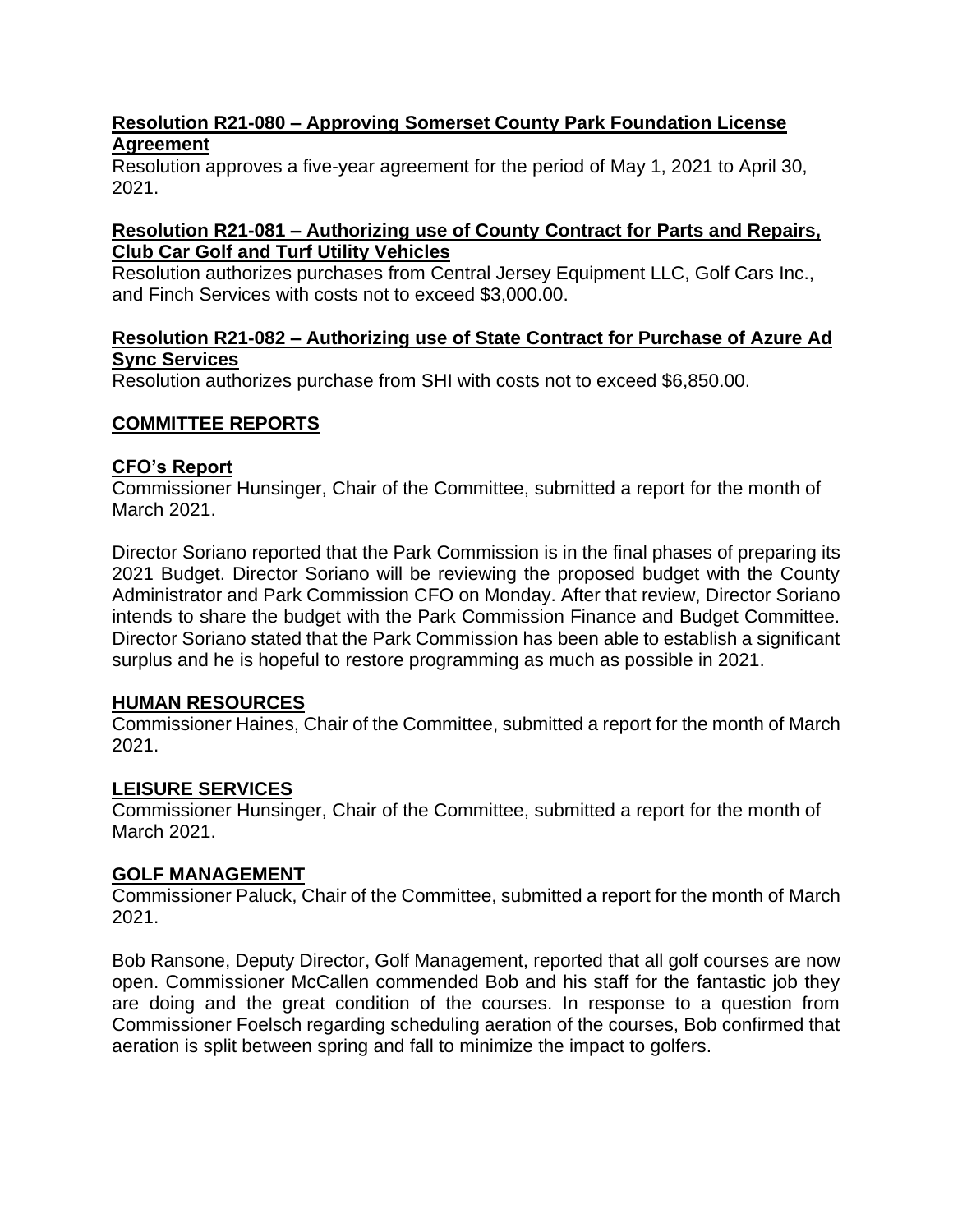## **INFORMATION MANAGEMENT**

Commissioner McCallen, Chair of the Committee, submitted a report for the month of March 2021.

Director Soriano stated that he is in the process of finalizing a shared services agreement with County Information Technology to provide managerial level support to the Park Commission,

### **VISITOR SERVICES**

Commissioner Haines, Chair of the Committee, submitted a report for the month of March 2021.

#### **PROPERTY MANAGEMENT**

There was no report.

#### **PLANNING AND LAND ACQUISITION**

Commissioner Haines, Chair of the Committee, submitted a report for March 2021.

#### **CAPITAL FACILIITES – CONSTRUCTION and ENGINEERING**

Commissioner McCallen, Chair of the Committee, submitted a report for March 2021.

### **PARK MAINTENANCE & HORTICULTURE**

Commissioner Hunsinger, Chair of the Committee, submitted a report for March 2021.

Pierce Frauenheim, Deputy Director, Park Operations, stated that the parks and facilities are busy with programs and team use. Pierce extended an offer to give Commissioners Foelsch, Jordan and Kempe a tour of some parks this weekend.

### **AUDIT COMMITTEE**

There was no audit report.

### **COUNTY COMMISSIONER REPORT**

County Commissioner Drake stated that the County Commissioners are working to finalize the 2021 County budget. County Commissioner Drake is looking to enhance opportunities for the Park Commission to work with the County.

#### **OLD BUSINESS**

There was no old business for discussion.

#### **NEW BUSINESS**

There was no new business for discussion.